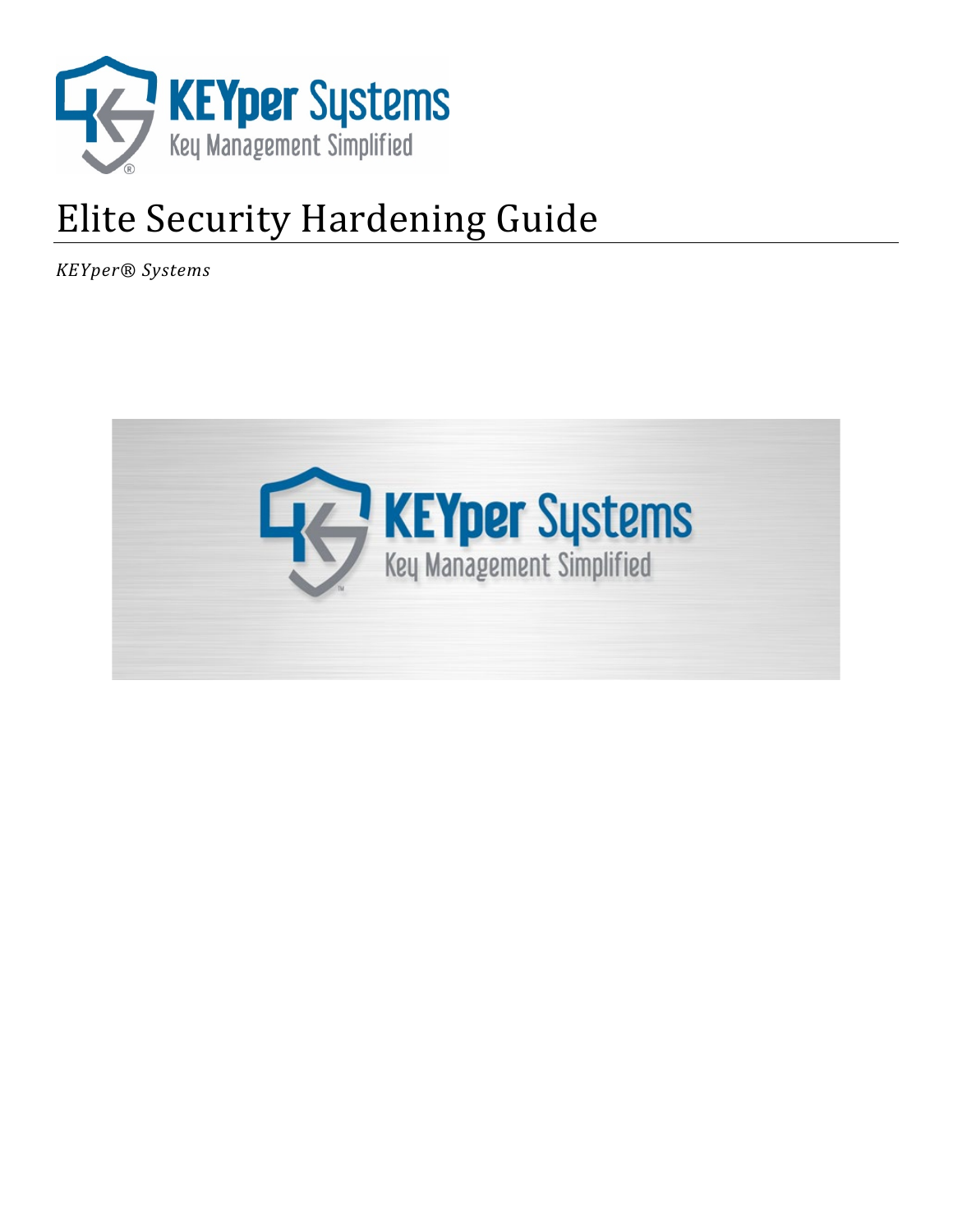

| <b>Rev</b> | <b>Date</b> | <b>Editor</b> | <b>Description</b>                        | ECN |
|------------|-------------|---------------|-------------------------------------------|-----|
| A          | 12/1/2020   |               | John Bishop   USB Port Declaration        |     |
| B          | 12/2/2020   |               | John Bishop   Added Version History Table |     |
|            |             |               |                                           |     |
|            |             |               |                                           |     |
|            |             |               |                                           |     |
|            |             |               |                                           |     |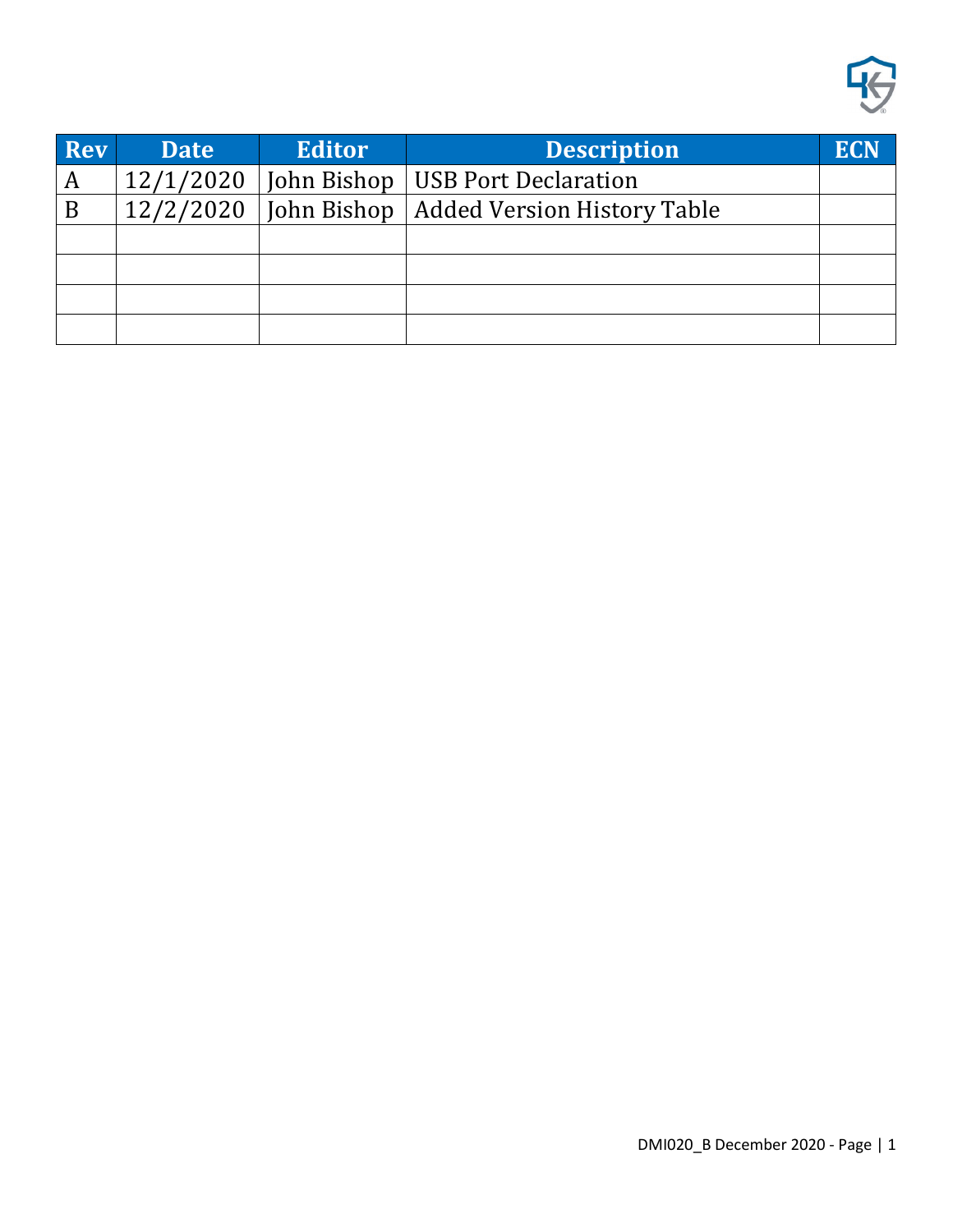

# **Contents**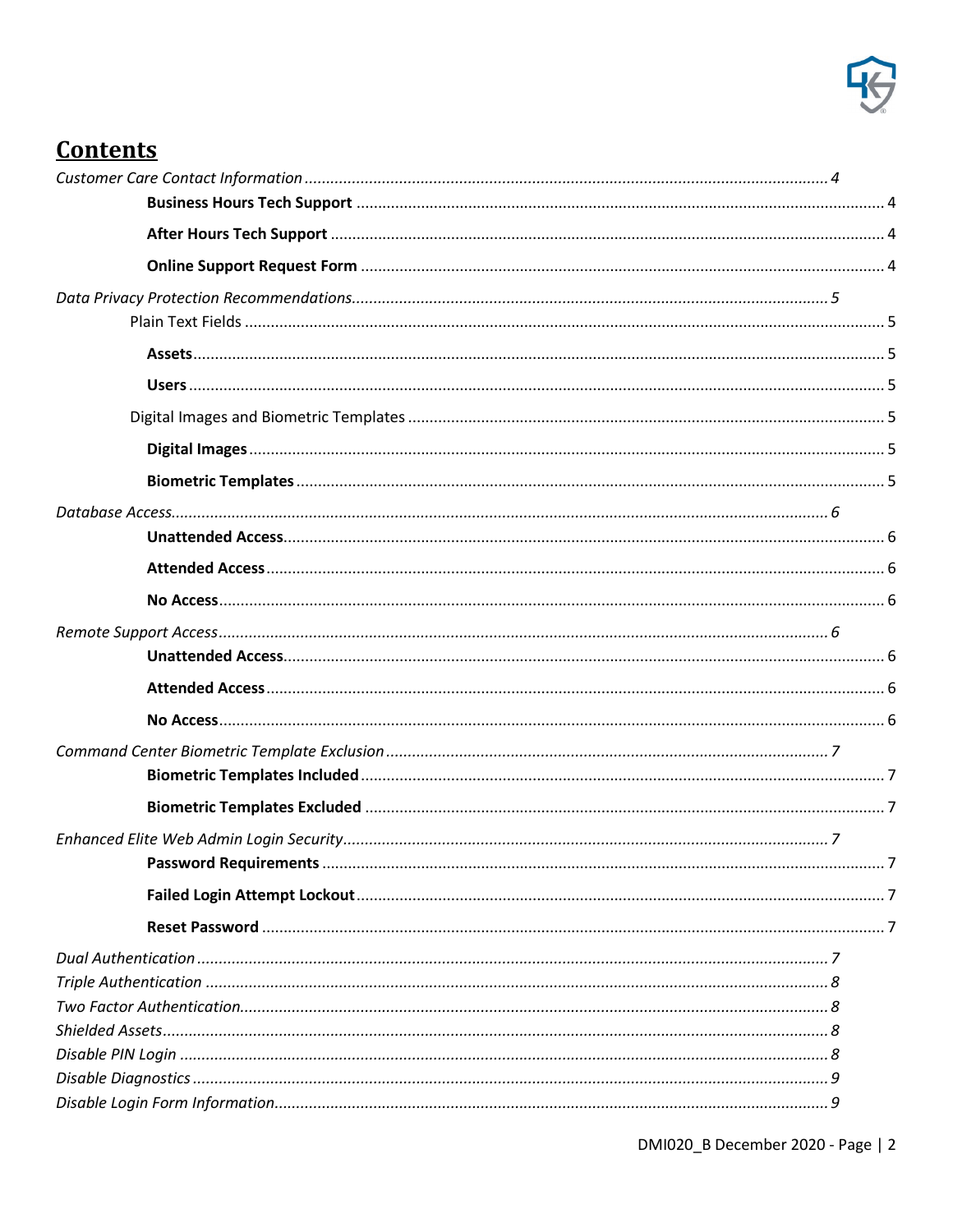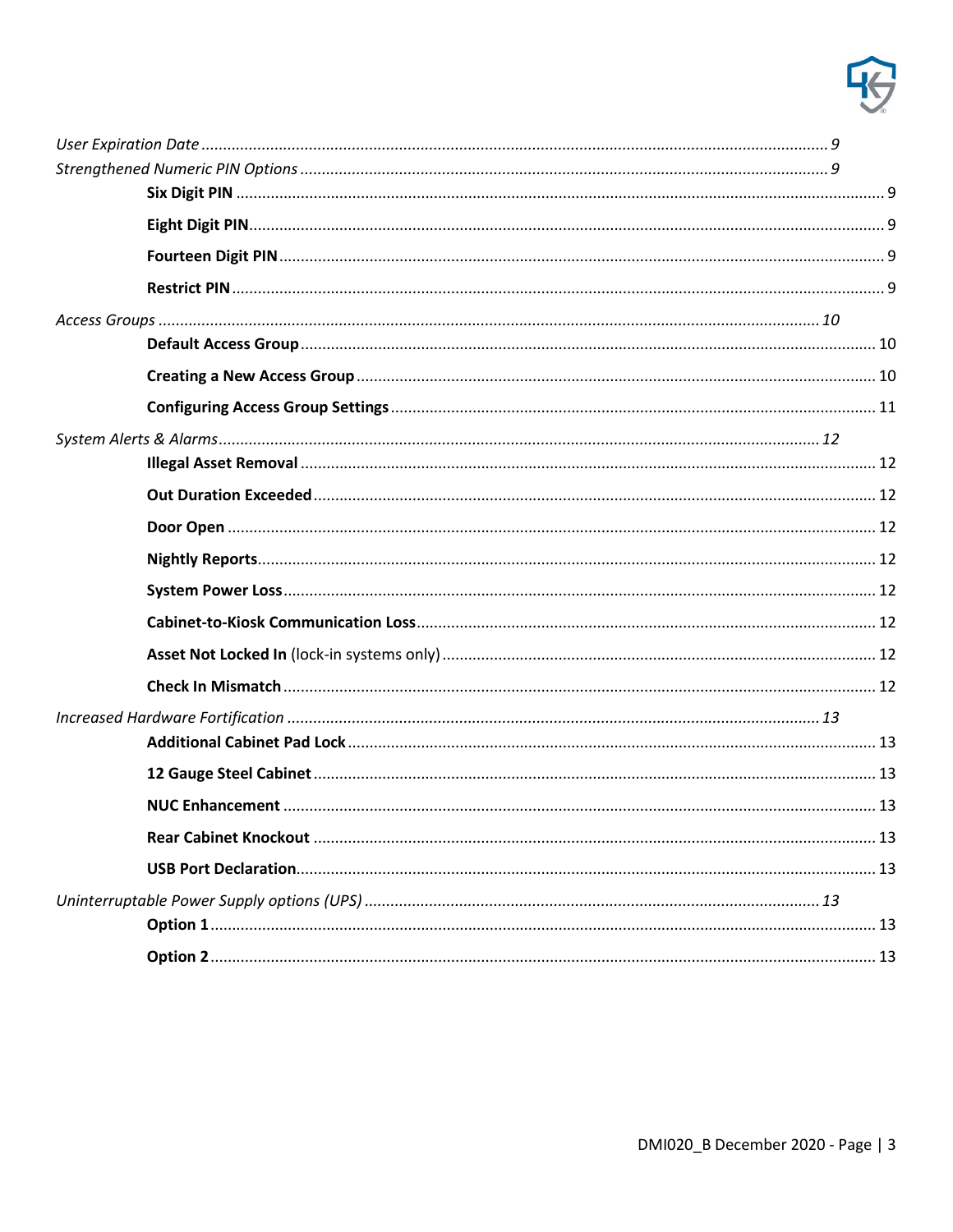

# <span id="page-4-0"></span>**Customer Care Contact Information**

Most items detailed in this guide require assistance from our customer care team to ensure proper configuration. For assistance with the content found in this hardening guide or any issues related to your system, please contact our customer care team using one of the methods below:

# <span id="page-4-1"></span>**Business Hours Tech Support**

Call – 704.455.9400 8:00am – 5:00pm EST, Monday – Friday

### <span id="page-4-2"></span>**After Hours Tech Support**

Call – 704.455.9400 5:00pm – 11:00pm EST, Monday – Friday 8:00am – 11:00pm EST, Saturday – Sunday

### <span id="page-4-3"></span>**Online Support Request Form**

<https://www.keypersystems.com/support/>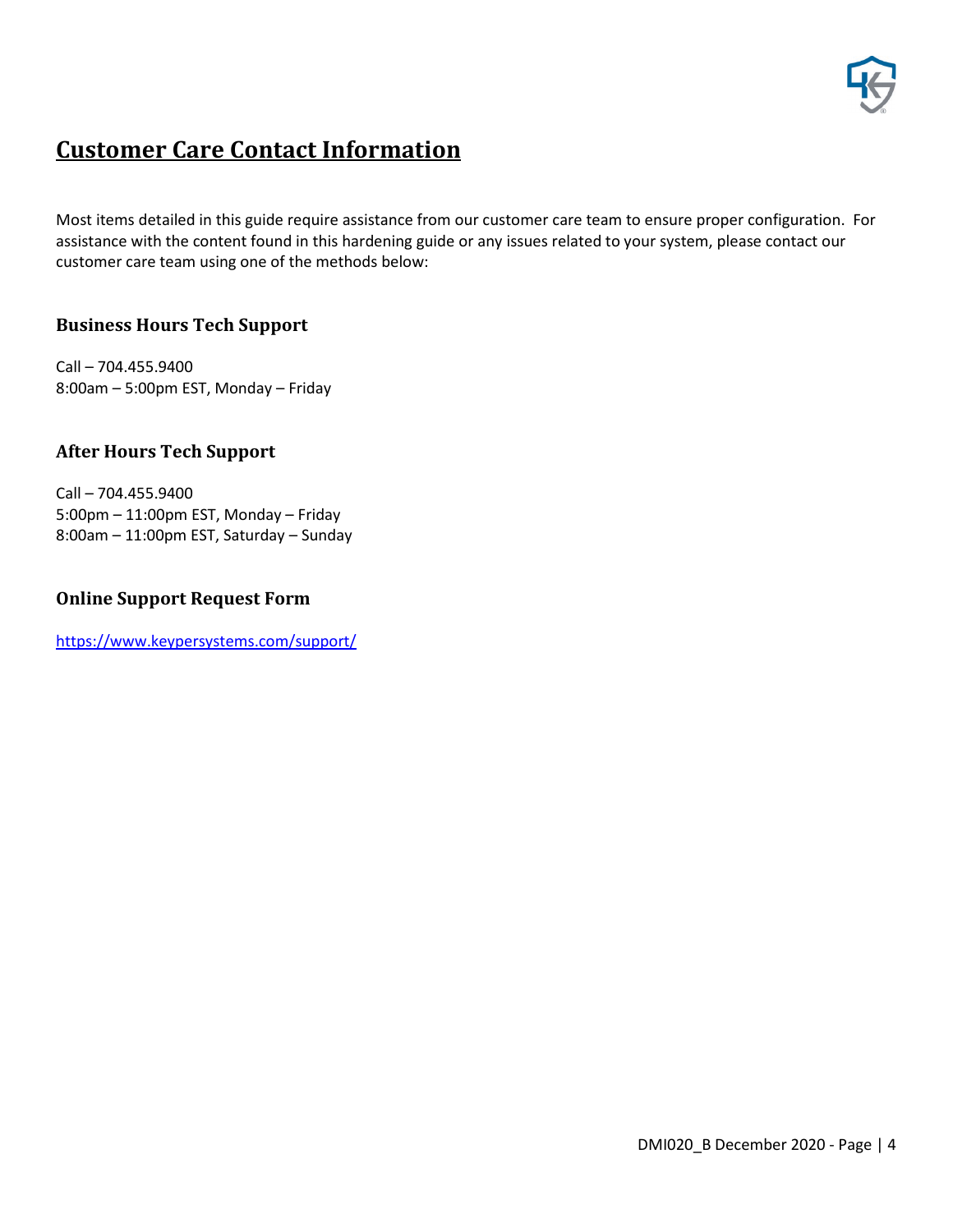

# <span id="page-5-0"></span>**Data Privacy Protection Recommendations**

# <span id="page-5-1"></span>**Plain Text Fields**

Due to the way pertinent information associated with plain text field entries is displayed throughout the Elite applications it is recommended to avoid using sensitive personal information when filling out details for any plain text field. Considerations for entering information under assets and users are detailed below:

# <span id="page-5-2"></span>**Assets**

The asset name, description, and attributes are visible when filtering in the kiosk application, viewing reports in the web admin, or when a report is emailed out. Please take this into consideration when entering asset details during the registration process.

# <span id="page-5-3"></span>**Users**

The user first name, last name, and description are visible when filtering in the kiosk application, viewing reports in the web admin, or when a report is emailed out. Please take this into consideration when entering user details during the registration process.

# <span id="page-5-4"></span>**Digital Images and Biometric Templates**

Two optional features of the Elite platform are a biometric scanner and digital camera. The biometric scanner may be implemented to allow users of the system to login with their fingerprint. The digital camera may be implemented to capture a digital image of each transaction or exception event. It is recommended that users and administrators of the system understand how this information is used and stored by the Elite applications. Considerations for each are detailed below:

# <span id="page-5-5"></span>**Digital Images**

By default, systems are equipped with a camera so that the organization can record a photo of each user at login as well as during an exception event (illegal action by the user). The organization can choose whether to use this camera or deactivate it. Images obtained are stored locally in the onboard PC that resides inside the kiosk cabinet.

# <span id="page-5-6"></span>**Biometric Templates**

By default, systems are equipped with a biometric scanner so that the organization can offer a fast and effective way for users of their system to login. The organization can choose whether to use this biometric scanner or deactivate it. During the "enrollment process", a digital value obtained from a few specific locations on the finger, called the "template", is transferred from the finger reader to the Elite database (within the "master cabinet"). During operation of the cabinet (i.e. a user identifying themselves with their finger to access the cabinet), the sensitive data is processed entirely within the reader/DLL, and the value output by the reader is essentially a data record reference number. Biometric templates are permanently deleted from memory upon user deletion. Templates are encrypted throughout the Elite applications using AES-256 (in-motion and at-rest) in versions of the software greater than or equal to 7.0.7492.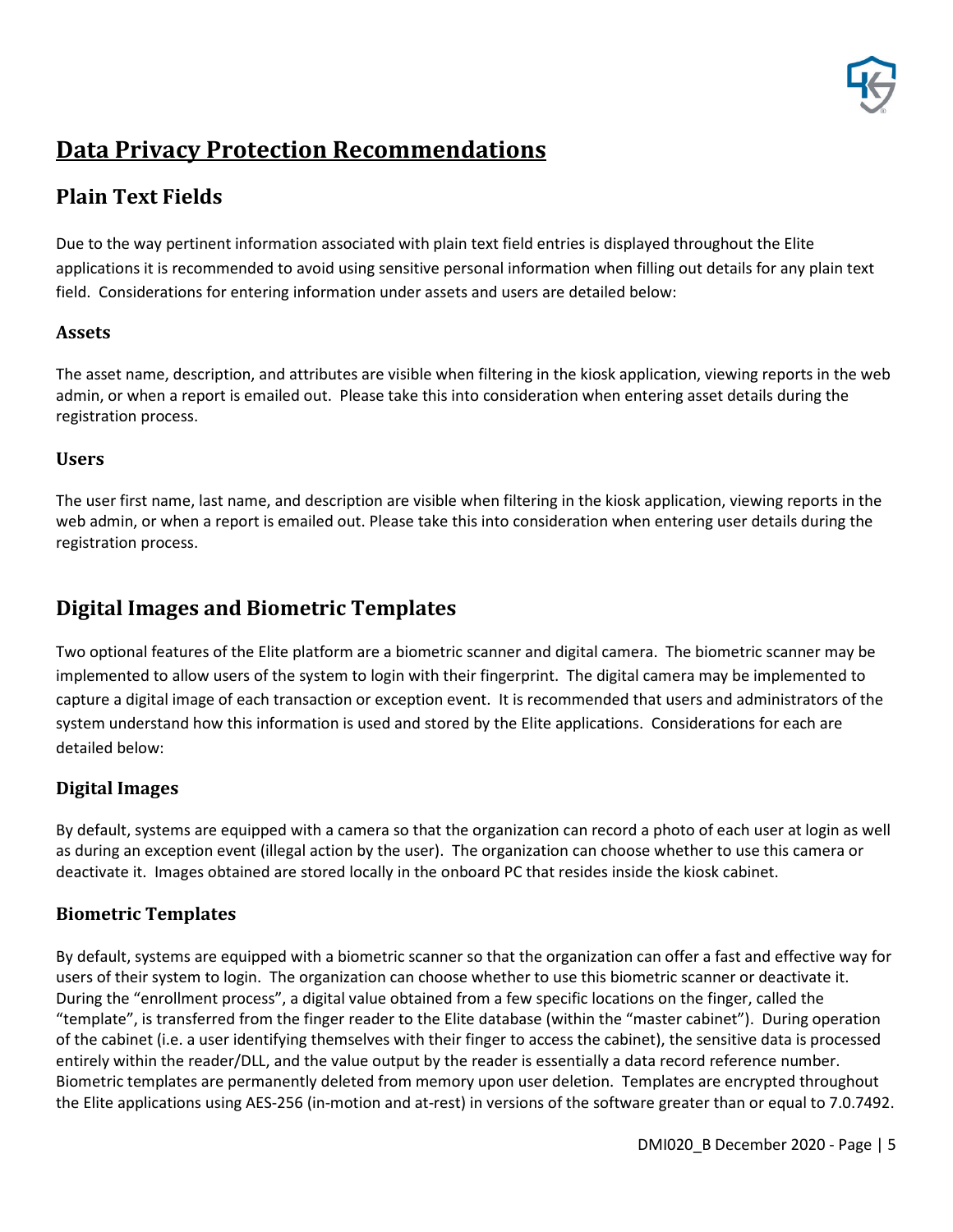

# <span id="page-6-0"></span>**Database Access**

Our support staff utilize data access to your system to provide unrivaled support and diagnostic troubleshooting. Our database configurator application can be used to change the SQL account password assigned to your system's database. To request a password change simply visit the Client Info Portal on our website at the link below.

<https://www.keypersystems.com/products/client-info-portal/>

We offer several options for KEYper's level of access to the database:

### <span id="page-6-1"></span>**Unattended Access**

Support can access the database without assistance from the end user. In this scenario, your database password is unchanged from the one which was assigned when your system was produced.

### <span id="page-6-2"></span>**Attended Access**

Support can access the database only when the end user is present. In this scenario, your password is changed to your selection and KEYper maintains a copy of the password to be used with your explicit and recorded approval during a support scenario.

### <span id="page-6-3"></span>**No Access**

Support has no access to the database. In this scenario, your password is changed and KEYper does not keep any record of your new password. If your password is lost or forgotten, KEYper may be able to re-install SQL Server and restore your database from a backup but data loss may occur in the process.

# <span id="page-6-4"></span>**Remote Support Access**

Our support staff utilize eBLVD remote access software to provide unrivaled support and diagnostic troubleshooting. The level of remote access to your system can be changed at any time. To request a remote access change simply visit the Client Info Portal on our website at the link below.

### <https://www.keypersystems.com/products/client-info-portal/>

We offer several options for KEYper's level of remote access to your system:

### <span id="page-6-5"></span>**Unattended Access**

Support can access the system without assistance from the end user.

### <span id="page-6-6"></span>**Attended Access**

Support can access the system only when the end user is present.

#### <span id="page-6-7"></span>**No Access**

Support has no remote access to the system.

If you need further clarification on the above options for database/remote support access or wish to change the access level of your system at any time, please contact support.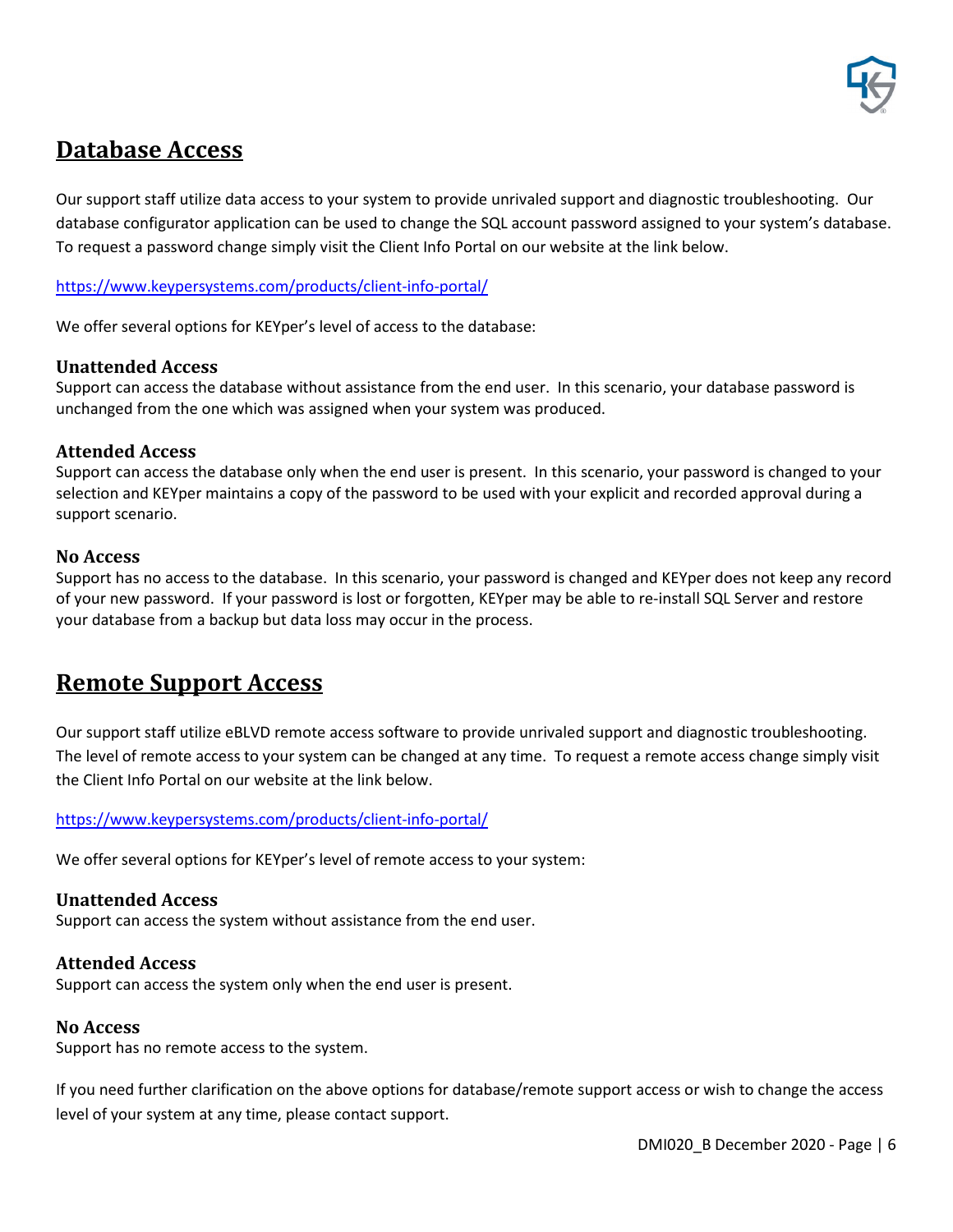

# <span id="page-7-0"></span>**Command Center Biometric Template Exclusion**

One of the functions of the KEYper Command Center application is to maintain and secure a backup of your system's database in the cloud to be used in the case of an emergency. The cloud backup can be configured to exclude biometric templates by toggling a system setting. Details on the two different options are explained below:

### <span id="page-7-1"></span>**Biometric Templates Included**

When biometric templates are included in the cloud backup of your system's database, sensitive personal data is stored in the cloud but will result in a seamless transition from inoperable to operable in the event that your database requires restoration from the cloud backup.

### <span id="page-7-2"></span>**Biometric Templates Excluded**

When biometric templates are excluded from the cloud backup of your system's database, sensitive personal data is not stored in the cloud but will require all users to re-enroll their fingerprint in the event that your database requires restoration from the cloud backup.

# <span id="page-7-3"></span>**Enhanced Elite Web Admin Login Security**

The default credential used to login to the Elite web admin application is a numeric PIN. The system can be configured to require the use of a username and password instead (using this feature does not alter the functionality of the user's PIN code for logging into the Elite Kiosk application).

### <span id="page-7-4"></span>**Password Requirements**

Password must be at least 8 digits in length and contain at least one non-alphanumeric character.

### <span id="page-7-5"></span>**Failed Login Attempt Lockout**

If a user attempts to login unsuccessfully more than 5 times their account will be locked out and require an admin level account to intervene and remove the lock.

### <span id="page-7-6"></span>**Reset Password**

<span id="page-7-7"></span>A user may reset their password by providing the email address associated with their account. After verifying their email address a new password will be sent to it.

# **Dual Authentication**

The default way of logging into the Elite kiosk application is by the user entering their credential

(PIN/Biometric/Prox/Swipe) at the login screen to authenticate themselves. The system can be configured to require Dual Authentication which requires a second user to approve the login of the first user by providing their credentials as well. Dual Authentication is configurable per user by selecting whether the user 'requires dual authentication' when logging in, can be a 'dual authenticator' and provide authentication to users requiring it, or both from the user profile page in the Elite web admin. Safeguards are in place to ensure that a user cannot authenticate their own login if they both require dual authentication and are permissioned to be a dual authenticator.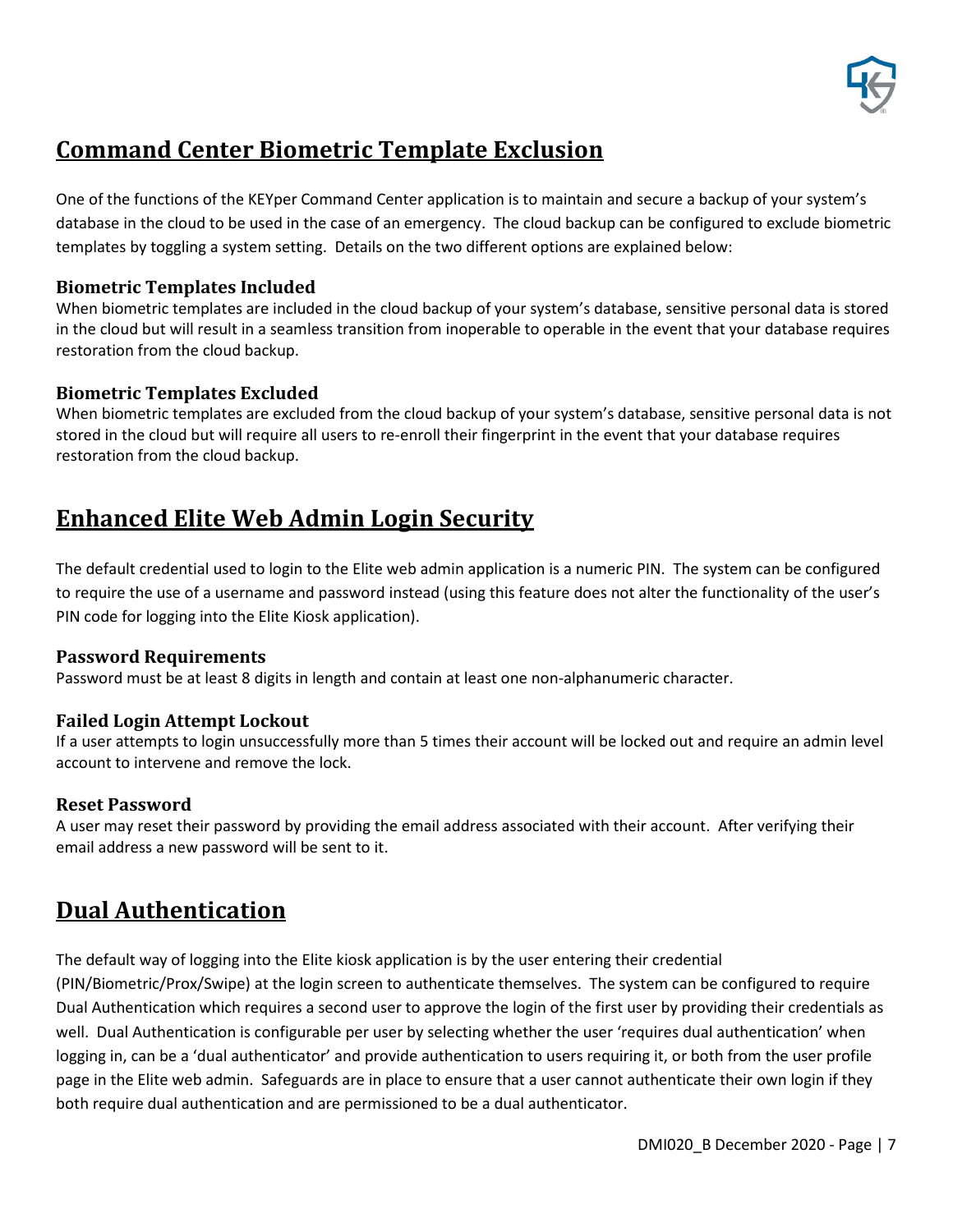

# <span id="page-8-0"></span>**Triple Authentication**

The default way of logging into the Elite kiosk application is by the user entering their credential (PIN/Biometric/Prox/Swipe) at the login screen to authenticate themselves. The system can be configured to require Dual Authentication which requires a second user to approve the login of the first user by providing their credentials as well. The system may also be configured to require Triple Authentication which requires a third user to approve the dually authenticated login. Triple Authentication is configurable per user by selecting whether the user 'requires Triple authentication' when logging in, can be a 'Triple authenticator' and provide authentication to users requiring it, or both from the user profile page in the Elite web admin. Safeguards are in place to ensure that a user cannot authenticate their own login if they both require triple authentication and are permissioned to be a triple authenticator.

# <span id="page-8-1"></span>**Two Factor Authentication**

The system can be configured to require two separate credentials to successfully login to the Elite kiosk application. When this feature is enabled, the first factor can be biometric, proximity card, or swipe card; the second factor is always numeric PIN code (a fob can be used in place of PIN if touchless features have been installed/enabled). Upon the user presenting their first factor (Biometric/Prox/Swipe), the login form will display a notification message to the user requesting them to enter their PIN code. If the correct PIN code is entered the user is successfully logged into the kiosk application. If either factor presented is invalid or both factors do not match the user's record then an error message will be displayed and the user will not be allowed to login.

# <span id="page-8-2"></span>**Shielded Assets**

The system can be configured to require a second authenticator to approve the checkout of assets marked as 'shielded'. An asset may be designated as shielded on the assets page in the web admin under the 'Manage Assets' tab. Once this designation is established, any attempt to check this asset out of the system will require an approved authenticator to enter their credentials to verify the transaction as legitimate.

# <span id="page-8-3"></span>**Disable PIN Login**

The default way of logging into the Elite kiosk application is by the user entering their credential (PIN/Biometric/Prox/Swipe) at the login screen to authenticate themselves. The system can be configured to prevent a user level role from logging in with a PIN. When this feature is enabled, any user level role user will only be able to login with Biometric/Prox/Swipe. Admin level role users are not prevented from using their PIN to login when this feature is enabled. Please take into consideration your local legislation surrounding biometric scanning/template requirements when enabling this feature.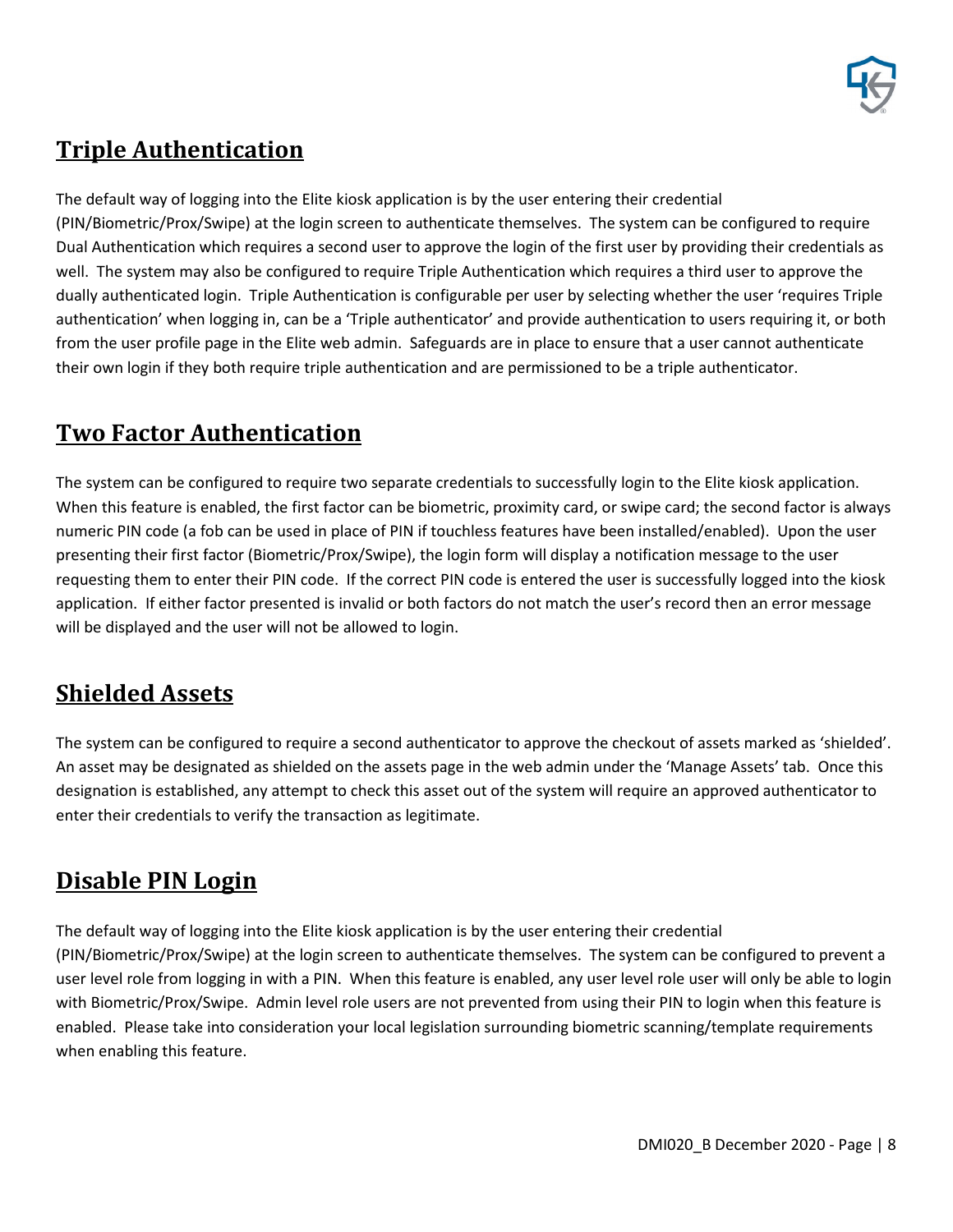

# <span id="page-9-0"></span>**Disable Diagnostics**

The Elite kiosk application contains a built in diagnostic tool that can be used for informational, troubleshooting, and firmware/software upgrade purposes. It is enabled by default. The on-board diagnostics section of the application can be disabled to restrict users/admins from accessing this space. If disabled, only customer support will be able to access system diagnostics.

# <span id="page-9-1"></span>**Disable Login Form Information**

The Elite kiosk application displays pertinent system information at the lower left hand corner of the login form. This information includes software version, firmware versions, primary web service connectivity status, primary database connectivity status, digital camera connectivity status, Kiosk name/ID#, and system IP addresses. The display of this information can be disabled, completely removing it from the form and preventing it from being visible to anyone.

# <span id="page-9-2"></span>**User Expiration Date**

The Elite kiosk application can be configured to prevent a user from removing assets from the cabinet after a defined expiration date. When this feature is enabled the checkout button will be disabled and un-clickable after the set date expires. The date can be configured per user under the user's profile page in the Elite web admin application.

# <span id="page-9-3"></span>**Strengthened Numeric PIN Options**

The default credential used to login to the Elite web admin application and kiosk application is a numeric PIN. The default PIN requirement is 4 digits. The system can be configured to extend the PIN length requirement to six, eight, or fourteen as well restrict the PIN from containing contiguously sequential or matching numbers.

# <span id="page-9-4"></span>**Six Digit PIN**

Numeric PIN must be at least 6 digits in length.

# <span id="page-9-5"></span>**Eight Digit PIN**

Numeric PIN must be at least 8 digits in length.

# <span id="page-9-6"></span>**Fourteen Digit PIN**

Numeric PIN must be at least 14 digits in length.

# <span id="page-9-7"></span>**Restrict PIN**

Numeric PIN may not contain any contiguously sequential (increasing/decreasing) or matching numbers. The 'Restrict PIN' feature may be applied in combination to any of the length requirements above.

- Invalid Examples: 1111, 1234, 4321, 1297, 9813, 1152, 9931
- Valid Examples: 1357, 9753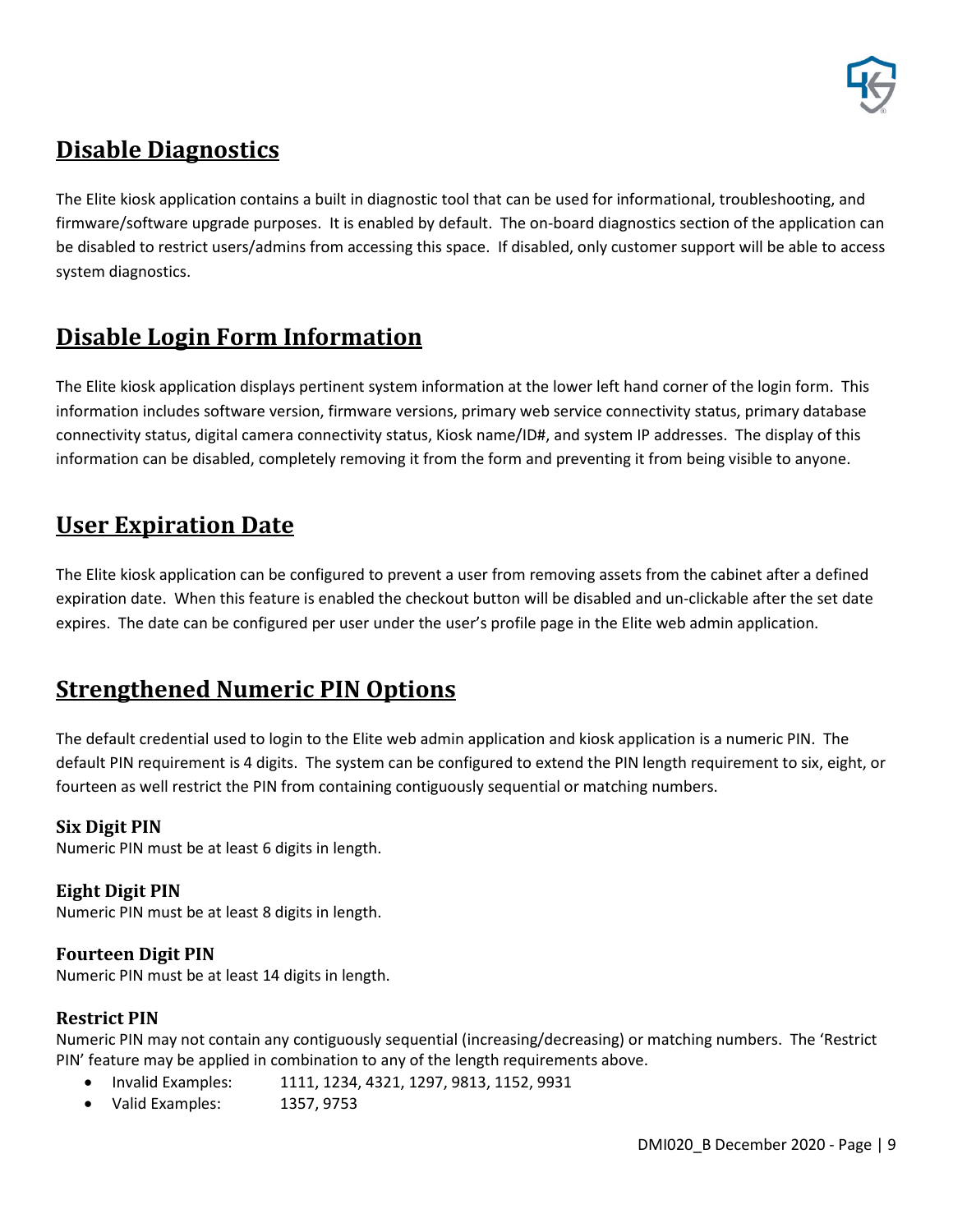

# <span id="page-10-0"></span>**Access Groups**

Access Groups offer a way to restrict which assets users of the system have access. Restrictions can parameterized based on time, user, asset, or physical access (location, system, cabinet). Access Groups can be configured without assistance from the customer support team.

# <span id="page-10-1"></span>**Default Access Group**

There is a factory-loaded default **Access Group** named **Default Group**.

| <b>Dashboard</b>             | <b>Reports</b> | <b>Manage Users</b> | <b>Manage Assets</b> | <b>Access Groups</b>      | <b>Asset Attributes</b> | <b>Settings</b> | Support            |
|------------------------------|----------------|---------------------|----------------------|---------------------------|-------------------------|-----------------|--------------------|
| <b>Access Group List (1)</b> |                |                     |                      |                           |                         |                 |                    |
| Help                         |                |                     |                      |                           |                         |                 |                    |
|                              | Filter         | Clear               |                      |                           |                         |                 | Add                |
| <b>Name</b>                  |                | <b>Description</b>  | <b>Issue Limit</b>   | <b>Out Duration Limit</b> |                         | <b>Created</b>  | <b>Action</b>      |
| <b>Default Group</b>         |                | <b>Boom</b>         | $\mathbf{0}$         | 00:00:00                  |                         | 9/20/10         | <b>Edit Delete</b> |
|                              |                |                     |                      |                           |                         |                 |                    |

#### **Edit Access Group Page**

This facilitates rapid system configuration, quickly making the system operational. You may edit the default group, but DO NOT delete it. Standard settings for the Default Group are:

- 0 (Zero) Asset Issue Limit per user (0 = No Limit)
- 0 (Zero) Out Duration Limit per Asset (0 = No Limit)
- 24/7 access to remove and return Assets
- Access to all Locations, Systems, and Cabinets

# <span id="page-10-2"></span>**Creating a New Access Group**

- From the **Access Group** home screen click the **Add** button in the upper right.
- Fill In the desired **Name** for the access group (e.g. Managers).
- Fill in the **Description** for the access group (e.g. 3rd Shift Manager Access). \*\*Not a required entry\*\*
- Set the desired **Issue Limit** for the group. \*\*0 indicates unlimited\*\*
	- o **Issue limit**  the number of keys each user in the group may have checked out of the system at any given time (e.g. If the limit is 10, each user in the group may have up to 10 keys checked out at any given time).
- Set the desired out duration time limit. \*\* 0 indicates unlimited\*\*
	- o **Out Duration**  Once a key is out of the system past the set time limit, the assets status will change from **Out** to **Overdue,** and an alert will be sent to all recipients on the **Out Duration Exceeded Alert** list. 23 Hours, 59 Minutes is the maximum time that can be set for out duration.
- Click the **Save** button. This will add the group into the system and allow for configuration of the final settings.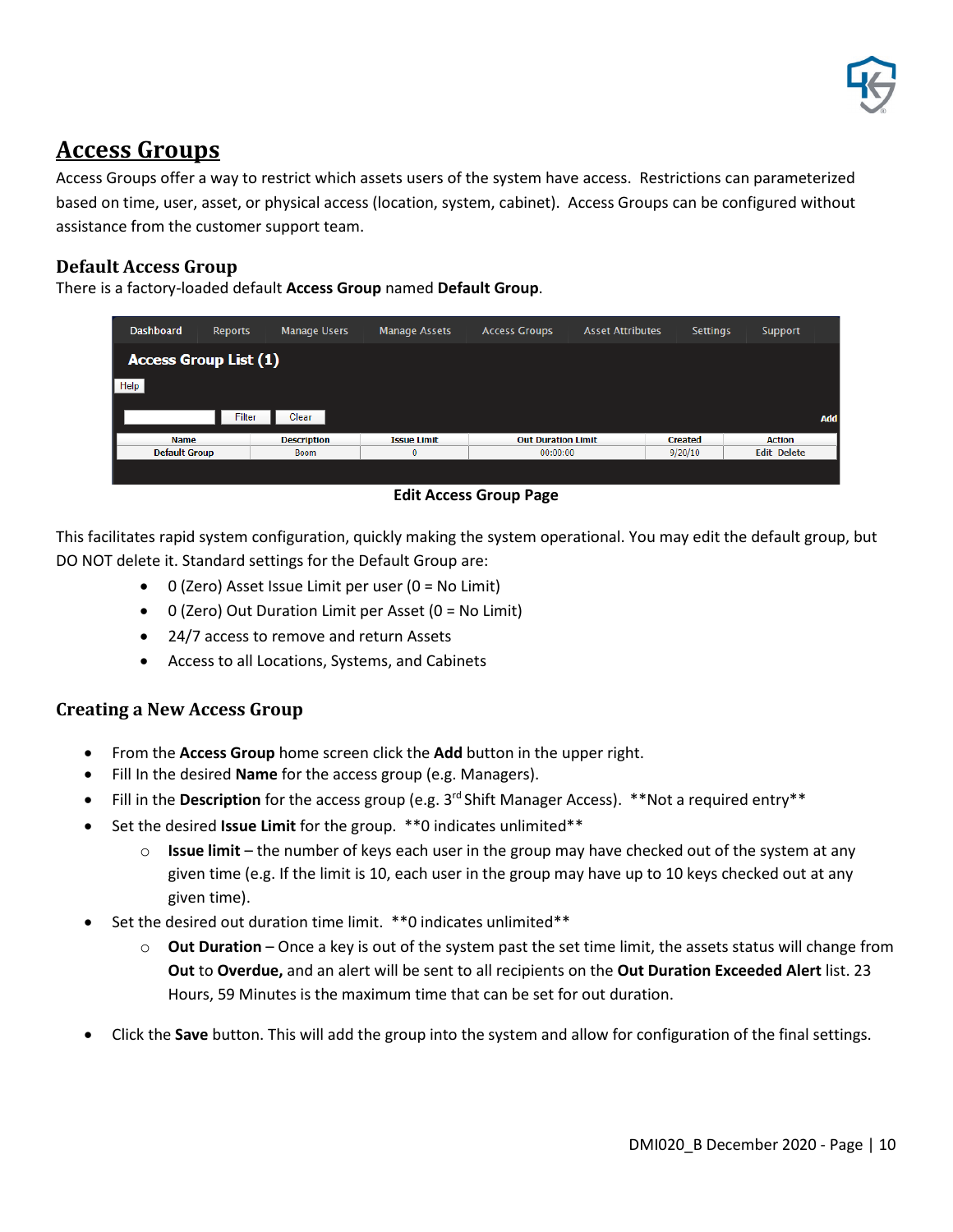

# <span id="page-11-0"></span>**Configuring Access Group Settings**

*Note: Always click the 'Save' button after configuring or editing Access Group settings!* From the **Access Groups** home screen, select **Edit** for the desired group.

### **Access Times**

- Click the **Access Times** header to expand.
- Select **Add Time** from the upper right.
- Select the desired **Day**, **Start Time** and **End Time** (utilize 24 hr. format) and click **OK**.
- Repeat the process for each day of the week that you wish to allow users in the **Access Group** access to the system.

### **User List**

- Click the **User List** header to expand.
- Select **Edi**t to see the list of all users in the system.
- Choose **Select All** or use the check box to assign individual users to the group.
- Click **Save.**

### **Asset List**

- Click the **Asset List** header to expand.
- Select **Edit** to see the list of all assets in the system.
- Choose **Select All** or use the check box to assign individual assets to the group.
- Click **Save.**

# **Physical Access List**

- Click the **Physical Access List** header to expand.
- The **System Map** displays.
- Select the check box next to all **Locations**, **Systems** and **Cabinets** that you wish to assign to this group.
- Click the **Update** button.

| Physical Access List (Systems: 1, Cabinets: 1)          |  |  |  |  |
|---------------------------------------------------------|--|--|--|--|
|                                                         |  |  |  |  |
|                                                         |  |  |  |  |
| <b>B</b> Default Location<br><b>E Z DESKTOP-NOS1ILJ</b> |  |  |  |  |
| Cabinet 1                                               |  |  |  |  |
|                                                         |  |  |  |  |
| Update                                                  |  |  |  |  |

**Access Group Physical Access List**

\*\*\*Once you have completed all of the above steps, click **Save** under **'Update Access Group Information'** to lock in all of your changes\*\*\*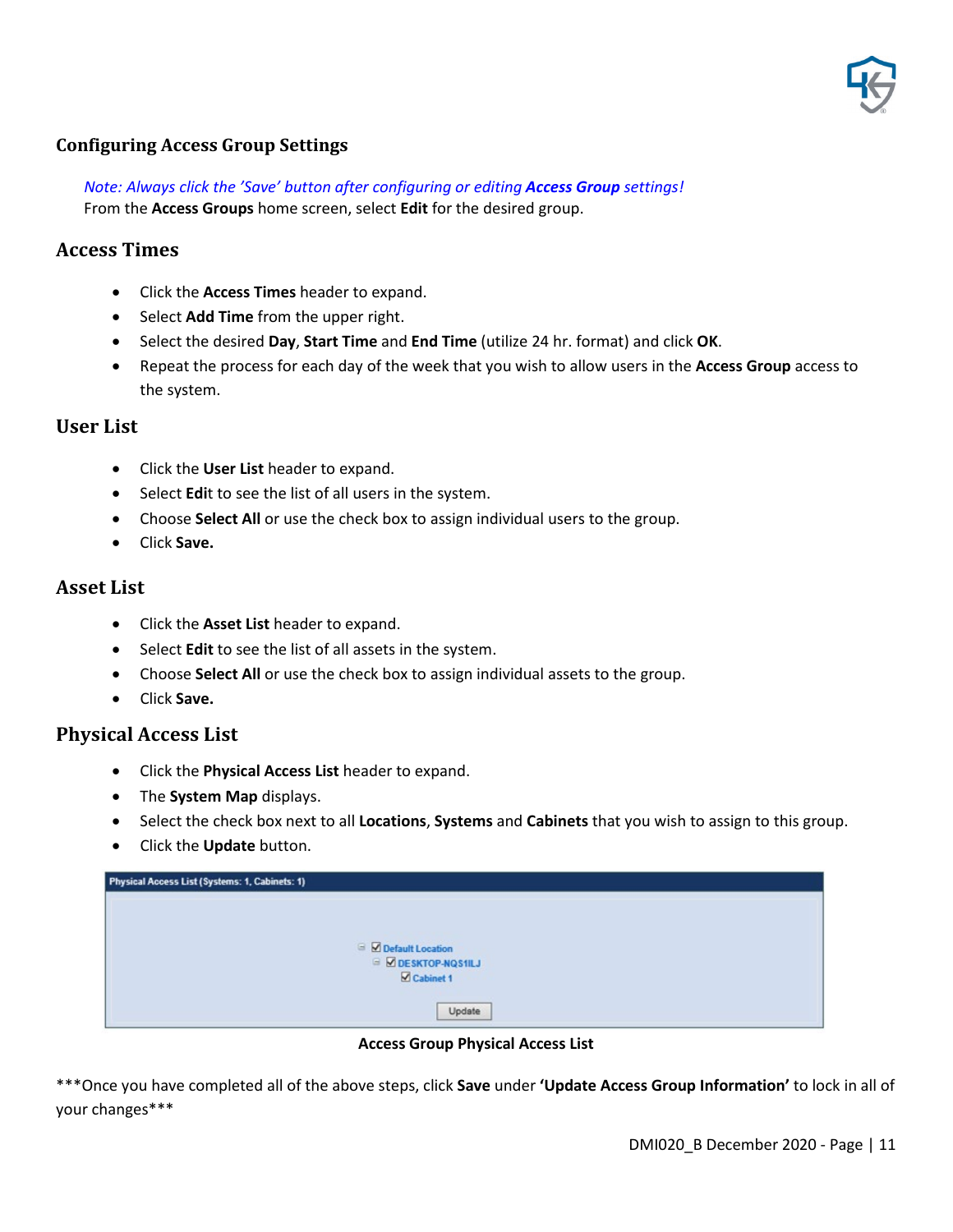

# <span id="page-12-0"></span>**System Alerts & Alarms**

#### \*\*\*Data Privacy Protection Disclaimer: alerts may contain the first/last names of users\*\*\*

There are eight different alerts that will trigger an email and/or SMS alert from the system. Any user properly configured in the system can receive these alerts. Email settings and Alert settings can be configured without assistance from the customer support team by following the steps detailed below:

- 1. Configure phone number/phone service carrier and/or email addresses per user under the user's profile.
- 2. To setup a user to receive a specific alert, select the edit button in the upper right corner of the desired alert under alert settings in the Elite web admin, then select the check box next to the desired user name(s), click save, and then click close.

#### <span id="page-12-1"></span>**Illegal Asset Removal**

An asset removal occurred without following the proper checkout procedure.

#### <span id="page-12-2"></span>**Out Duration Exceeded**

An asset has not been returned to the system in the allotted time allowed as specified by the user's Access Group.

#### <span id="page-12-3"></span>**Door Open**

A user has illegally opened a door to the system or failed to close it within the allotted time allowed during a checkin/out process.

#### <span id="page-12-4"></span>**Nightly Reports**

A report listing all assets with a status of 'Out' at the time the alert is sent.

#### <span id="page-12-5"></span>**System Power Loss**

The system has recovered from an unexpected loss of power.

### <span id="page-12-6"></span>**Cabinet-to-Kiosk Communication Loss**

Serial communication between the PC and the hardware inside the cabinet has failed or become intermittent.

#### <span id="page-12-7"></span>**Asset Not Locked In** (lock-in systems only)

A fob inside the cabinet is not in not fully secured and locked into the socket.

#### <span id="page-12-8"></span>**Check In Mismatch**

The user that removed the asset is not the user that returned the asset.

Some of these alerts have accompanying **Alarms** that require configuration by KEYper® Support. These alarms include the **Door Open** Alarm, **Illegal Asset Removal** Alarm, **Asset Not Locked In** Alarm (lock-in systems only), and a **Power Loss** alarm that triggers when the Kiosk experiences an unexpected loss of power. An audible siren can be configured to sound when the system is alarming. In addition to the siren, the Elite kiosk application login form flashes red and requires an admin level role user to login and acknowledge/clear the alarm. Our reporting suite documents the entire process and provides an audit trail showing the cause of the alert/alarm, with a date/time stamp of which user caused the event where applicable and a date/time stamp of which admin acknowledged/cleared the event.